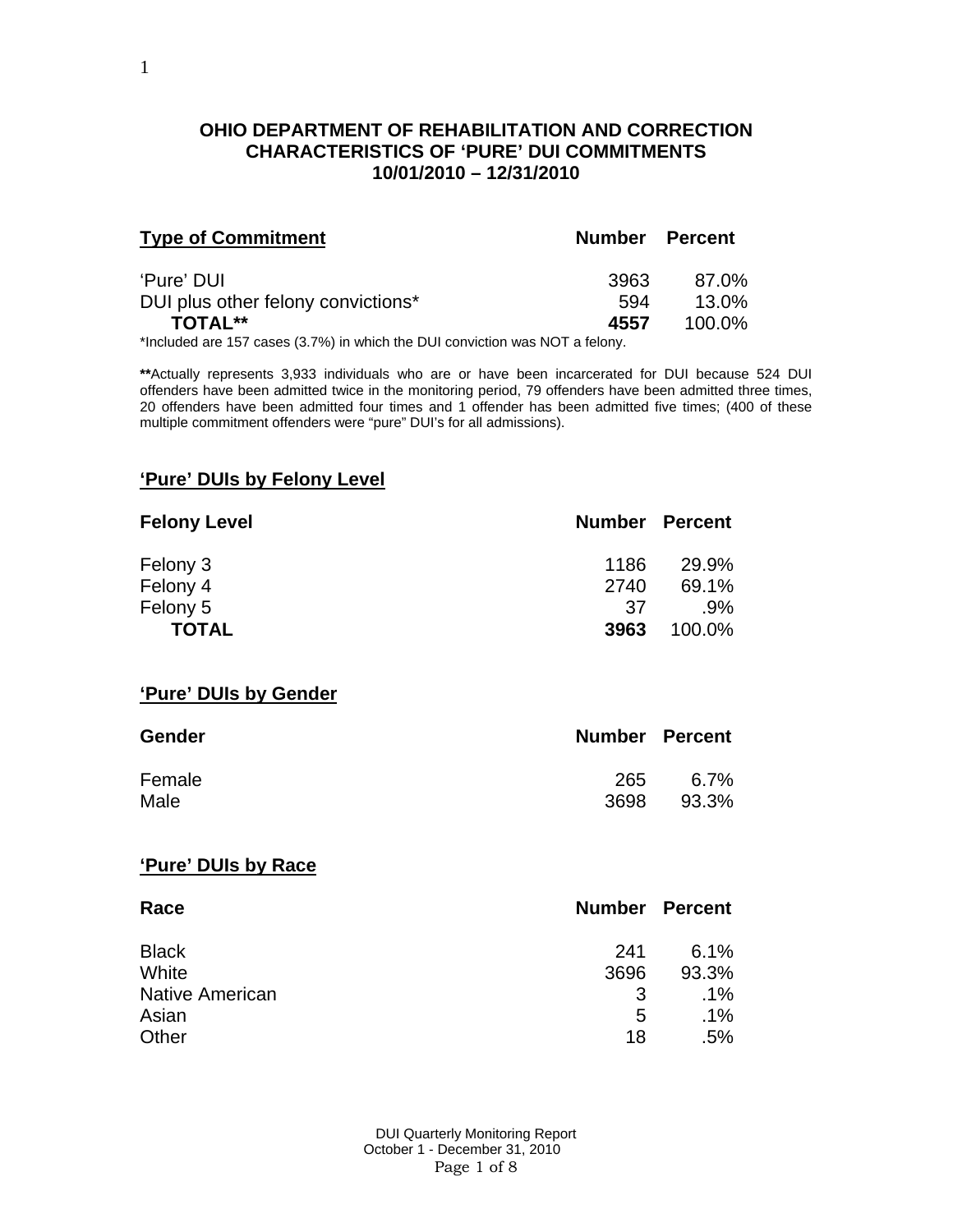# **'Pure' DUIs by Age at Commitment**

| <b>Age at Commitment</b> | <b>Number</b> | <b>Percent</b> |
|--------------------------|---------------|----------------|
| 25 and under             | 167           | 4.2%           |
| 26 to 30                 | 436           | 11.0%          |
| 31 to 35                 | 606           | 15.3%          |
| 36 to 40                 | 819           | 20.7%          |
| 41 to 45                 | 867           | 21.9%          |
| 46 to 50                 | 634           | 16.0%          |
| Over 50                  | 434           | 11.0%          |
|                          |               |                |

|                | Range = $18$ to 77 | Median = $40$ |  |
|----------------|--------------------|---------------|--|
| Mean = $40.15$ |                    | Mode $= 44$   |  |

# **'Pure' DUIs by Initial Security Classification**

| <b>Security Level</b>                | <b>Number Percent</b> |        |
|--------------------------------------|-----------------------|--------|
| Level 1-A                            | 321                   | 8.1%   |
| Level 1-B                            | 2569                  | 64.8%  |
| Level 2                              | 456                   | 11.5%  |
| Level 3*                             | 616                   | 15.5%  |
| Level 4-B                            |                       | $.0\%$ |
| *Includes inmates still in reception |                       |        |

# **'Pure' DUIs by County of Commitment**

| <b>County of Commitment</b> | <b>Number</b> | <b>Percent</b> |
|-----------------------------|---------------|----------------|
| <b>Butler</b>               | 188           | 4.8%           |
| Clermont                    | 140           | 3.5%           |
| Cuyahoga                    | 35            | 9.0%           |
| Franklin                    | 173           | 4.4%           |
| Hamilton                    | 212           | 5.3%           |
| Lake                        | 154           | 3.9%           |
| Lorain                      | 168           | 4.2%           |
| Portage                     | 84            | 2.1%           |
| <b>Stark</b>                | 233           | 5.9%           |
| Summit                      | 257           | 6.5%           |
| Warren                      | 107           | 2.7%           |
| <b>All Other Counties</b>   | 1888          | 47.6%          |

 DUI Quarterly Monitoring Report October 1 - December 31, 2010 Page 2 of 8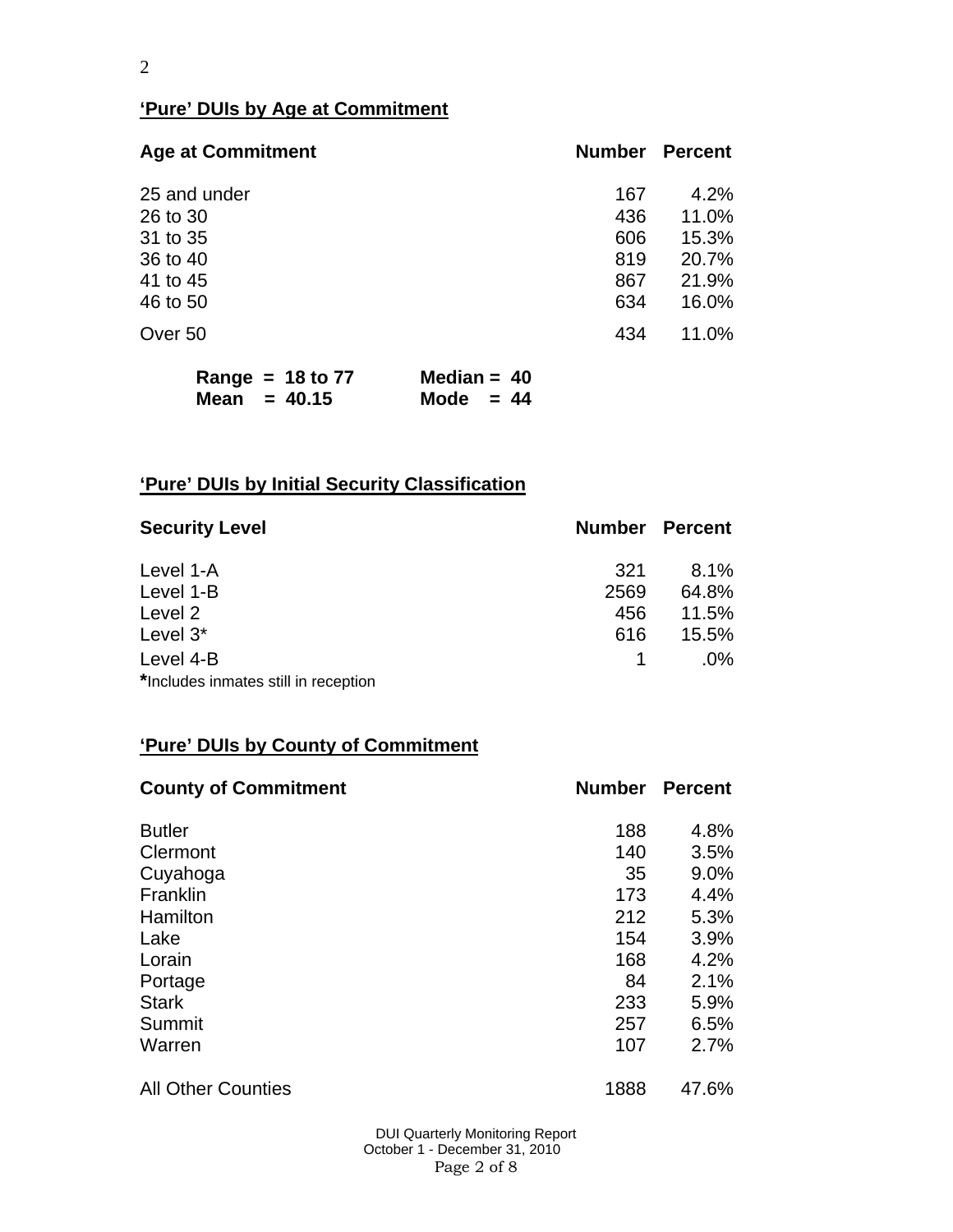# **'Pure' DUIs by Current Status**

| <b>Current Status</b>                                                             | <b>Number Percent</b> |        |
|-----------------------------------------------------------------------------------|-----------------------|--------|
| <b>Currently Incarcerated</b>                                                     | 523                   | 13.2%  |
| Recommitted on a new number                                                       | 4                     | .2%    |
| <b>Judicial Release</b>                                                           | 737                   | 18.6%  |
| <b>Released under PRC</b>                                                         | 1008                  | 25.4%  |
| <b>Regular Parole</b>                                                             | 14                    | .4%    |
| <b>Community Control</b>                                                          | 10                    | .4%    |
| Released to Appeal Bond                                                           | 10                    | .3%    |
| <b>Administrative Release</b>                                                     | 1                     | .0%    |
| <b>Suspended Sentence</b>                                                         | $\overline{2}$        | $.1\%$ |
| <b>Furlough (Transitional Control)</b>                                            | 186                   | 4.7%   |
| <b>Vacated Sentence</b>                                                           | 10                    | .3%    |
| <b>Court Order</b>                                                                | 11                    | .3%    |
| Death of Inmate                                                                   | 17                    | .4%    |
| Released at Expiration of Prison Term*<br>*Released without post-release control. | 1430                  | 36.1%  |

# **'Pure' DUIs by Length of Sentence (in months)**

| <b>Length of Sentence</b>                        | <b>Number</b> | <b>Percent</b> | <b>Cumulative %</b> |
|--------------------------------------------------|---------------|----------------|---------------------|
| One to Three Months (mandatory                   |               |                |                     |
| sentence)                                        | 1             | $.0\%$         | $.2\%$              |
| Four to Six Months                               | 104           | 2.6%           | 2.7%                |
| Seven to Eleven Months                           | 410           | 10.3%          | 13.3%               |
| <b>Twelve Months</b>                             | 314           | 7.9%           | 21.5%               |
| Thirteen to Seventeen Months                     | 871           | 22.0%          | 43.7%               |
| Eighteen Months                                  | 308           | 7.8%           | 51.6%               |
| Nineteen to Twenty-four Months                   | 294           | 7.4%           | 59.4%               |
| <b>Twenty-five to Thirty Months</b>              | 681           | 17.2%          | 76.3%               |
| Thirty-one to Thirty-five Months                 | 350           | 8.8%           | 84.7%               |
| <b>Thirty-six Months</b>                         | 11            | .3%            | 85.3%               |
| Thirty-seven to Forty-seven Months               | 307           | 7.7%           | 92.6%               |
| Forty-eight to Fifty-nine Months                 | 199           | 5.0%           | 97.2%               |
| <b>Sixty Months or more</b>                      | 113           | 2.9%           | 100.0%              |
| Mode<br>$= 12$ months<br>Median<br>$= 17$ months | Mean          |                | $= 20.6$ months     |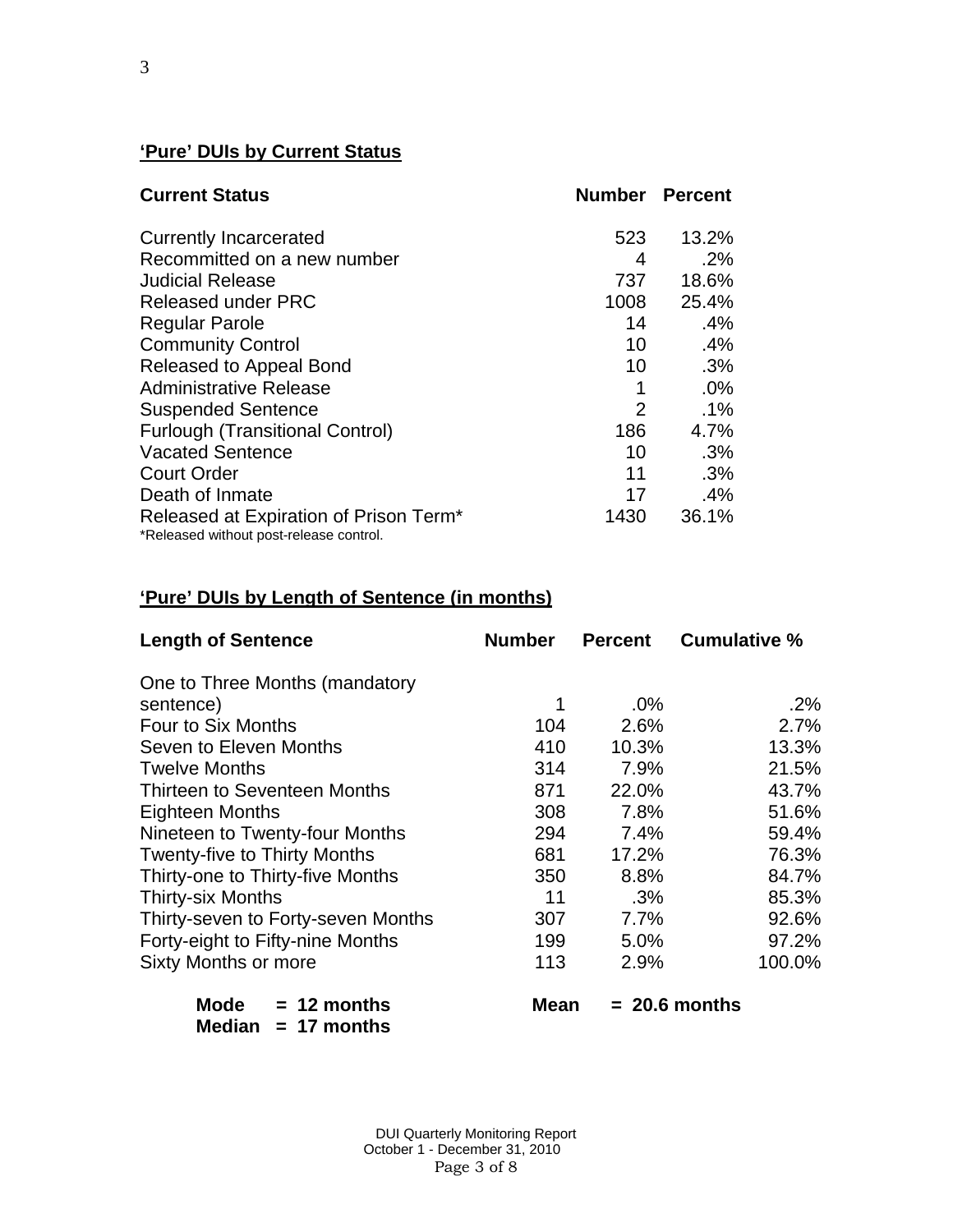# **'Pure' DUIs by Number of Prior Incarcerations**

| <b>Number of Prior Incarcerations</b> |      | <b>Number Percent</b> |
|---------------------------------------|------|-----------------------|
| None                                  | 2299 | 58.0%                 |
| One                                   | 947  | 23.9%                 |
| Two                                   | 409  | 10.3%                 |
| Three or more                         | 308  | 7.8%                  |

#### **'Pure' DUIs Currently Incarcerated by Parent Institution\* (12/31/10)**

| <b>Institution</b>                                  | <b>Number Percent</b> |           | # in<br>Camp   |
|-----------------------------------------------------|-----------------------|-----------|----------------|
| <b>Allen Correctional Institution</b>               | $\overline{7}$        | 1.3%      |                |
| <b>Belmont Correctional Institution</b>             | 14                    | 3.3%      | 3              |
| <b>Chillicothe Correctional Institution</b>         | 16                    | 3.1%      |                |
| <b>Corrections Medical Center</b>                   |                       |           |                |
| <b>Correctional Reception Center</b>                | 57                    | 10.9%     |                |
| Dayton Correctional Institution                     | 1                     | .2%       |                |
| <b>Franklin Pre-Release Center</b>                  |                       | $---$     |                |
| <b>Grafton Correctional Institution</b>             | 8                     | 1.5%      |                |
| <b>Hocking Correctional Institution</b>             | $\overline{4}$        | .8%       |                |
| <b>Lake Erie Correctional Institution</b>           | 23                    | 4.4%      |                |
| <b>Lebanon Correctional Institution</b>             | 3                     | .6%       |                |
| <b>London Correctional Institution</b>              | 33                    | 6.5%      | $\mathbf{1}$   |
| <b>Lorain Correctional Institution</b>              | 87                    | 16.7%     |                |
| <b>Madison Correctional Institution</b>             | 36                    | 6.9%      |                |
| <b>Mansfield Correctional Institution</b>           | $\overline{4}$        | 1.0%      | 1              |
| <b>Marion Correctional Institution</b>              | 22                    | 4.2%      |                |
| <b>Noble Correctional Institution</b>               | 24                    | 4.6%      |                |
| <b>North Central Correctional Institution</b>       | 12                    | 2.3%      |                |
| <b>North Coast Correctional Treatment Facility</b>  | 33                    | 6.3%      |                |
| North East Pre Release Center                       | ----                  | $- - - -$ |                |
| Ohio Reformatory for Women                          | 33                    | 6.3%      |                |
| <b>Ohio State Penitentiary</b>                      | ---                   | .4%       | $\overline{2}$ |
| <b>Pickaway Correctional Institution</b>            | 65                    | 12.5%     |                |
| <b>Richland Correctional Institution</b>            | 20                    | 3.8%      | 2              |
| <b>Ross Correctional Institution</b>                | 5                     | 1.6%      | 3              |
| Southeastern Correctional Institution               | 3                     | .6%       |                |
| <b>Toledo Correctional Institution</b>              | $\overline{2}$        | .4%       |                |
| <b>Trumbull Correctional Institution</b>            |                       |           |                |
| <b>Warren Correctional Institution</b><br>$N = 522$ |                       |           |                |

\*Includes inmates out to court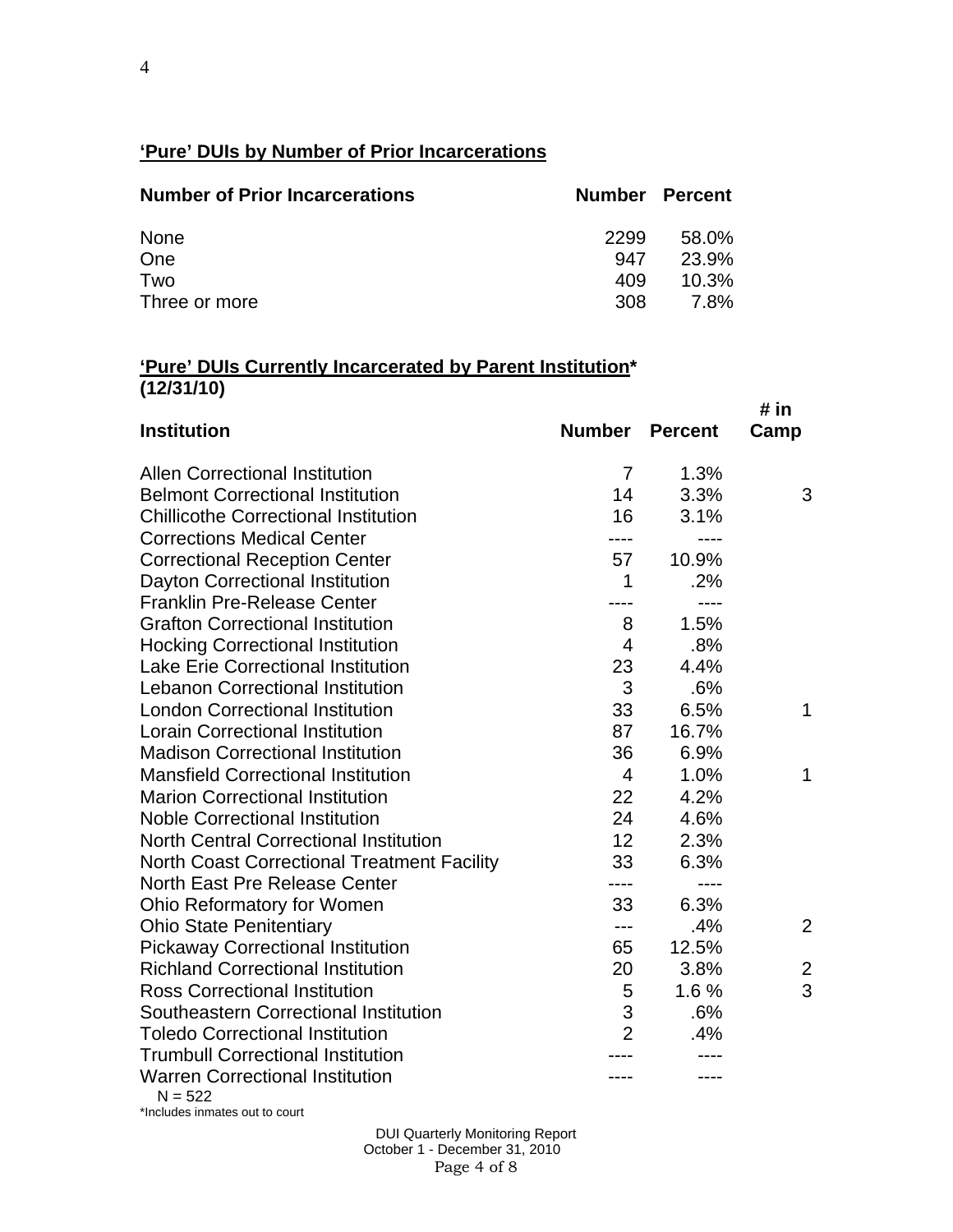#### **'PURE' DUI OFFENDERS COMPARISON OF SELECTED RELEASE TYPES DEMOGRAPHICS AND TIME SERVED/TIME SAVED VARIABLES 12/31/2010**

|                                                                                | <b>Release Types</b>                            |                             |                                       |                                             |                                                 |                                            |                                                       |                                      |  |  |
|--------------------------------------------------------------------------------|-------------------------------------------------|-----------------------------|---------------------------------------|---------------------------------------------|-------------------------------------------------|--------------------------------------------|-------------------------------------------------------|--------------------------------------|--|--|
| <b>Variables</b>                                                               | Post-<br>Release<br>Control                     |                             |                                       | IPP with<br>Post-<br>Release<br>Control**** | Judicial<br>Release                             |                                            | Expiration<br>of Sentence<br>with No<br>Supervision   |                                      |  |  |
|                                                                                | $\%$ *<br>N                                     |                             | N                                     | $%$ *                                       | N                                               | $\%$ *                                     | $\%$<br>N                                             |                                      |  |  |
| <b>TOTAL</b>                                                                   | 486                                             |                             | 490                                   |                                             | 737                                             |                                            | 1430                                                  |                                      |  |  |
| Race:<br>White<br>African-American<br><b>Native American</b><br>Asian<br>Other | 458<br>26<br>0<br>$\mathbf 0$<br>$\overline{2}$ | 94.2<br>5.3<br>0<br>0<br>.4 | 468<br>19<br>1<br>0<br>$\overline{2}$ | 95.5<br>3.9<br>$\cdot$<br>0<br>$\cdot$      | 689<br>45<br>$\mathbf 0$<br>1<br>$\overline{2}$ | 93.5<br>6.1<br>0<br>$\cdot$ 1<br>$\cdot$ 3 | 1317<br>101<br>$\overline{2}$<br>$\overline{2}$<br>87 | 92.1<br>7.1<br>.1<br>$\cdot$ 1<br>.6 |  |  |
| Gender:<br>Male<br>Female                                                      | 464<br>22                                       | 95.5<br>4.5                 | 482<br>8                              | 98.4<br>1.6                                 | 659<br>78                                       | 89.4<br>10.6                               | 1338<br>92                                            | 93.6<br>6.4                          |  |  |
| Age:<br>Mean<br>Median<br>Mode                                                 | 38.04<br>38.0<br>36                             |                             | 38.6<br>39.0<br>42                    |                                             | 39.5<br>39.0<br>44                              |                                            | 40.7<br>41.0<br>44                                    |                                      |  |  |
| <b>Commitment County:</b><br>Major Urban**<br><b>All Others</b>                | 208<br>278                                      | 42.8<br>57.2                | 156<br>334                            | 31.8<br>68.12                               | 219<br>518                                      | 29.7<br>70.3                               | 540<br>890                                            | 37.8<br>62.2                         |  |  |

\*Column totals = 100%

\*\*Cuyahoga, Franklin, Hamilton, Lucas, Montgomery, Stark and Summit

\*\*\*Multiple modes; lowest value is shown

 DUI Quarterly Monitoring Report October 1 - December 31, 2010 Page 5 of 8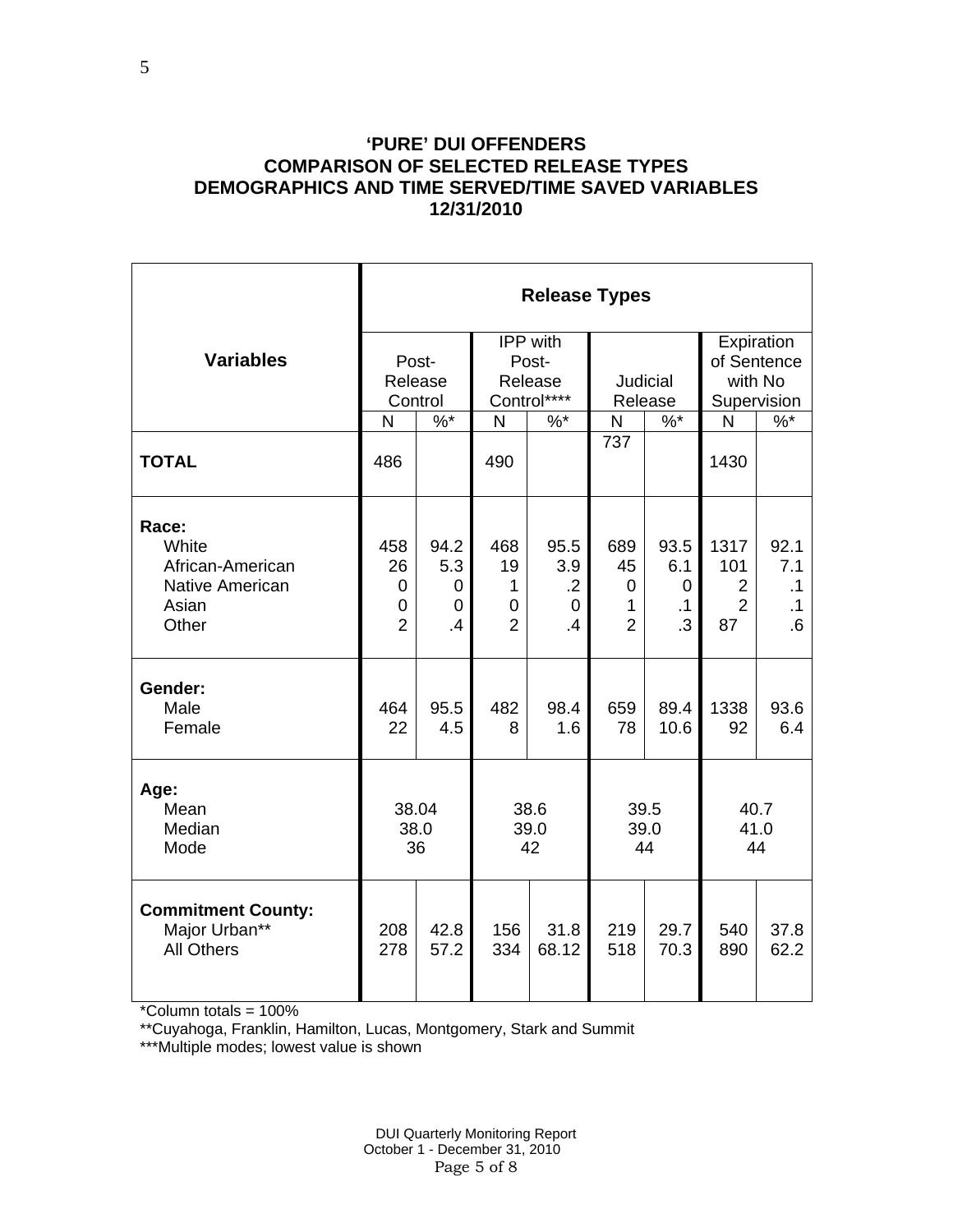|                                                                                       | <b>Release Types</b>         |                              |                         |                            |                          |                            |                          |                             |  |  |
|---------------------------------------------------------------------------------------|------------------------------|------------------------------|-------------------------|----------------------------|--------------------------|----------------------------|--------------------------|-----------------------------|--|--|
| <b>Variables</b>                                                                      |                              |                              |                         | IPP with                   |                          |                            | Expiration of            |                             |  |  |
|                                                                                       |                              | Post-<br>Release             |                         | Post-                      |                          |                            | Sentence<br>(with No     |                             |  |  |
|                                                                                       |                              | Control                      | Release<br>Control      |                            | Judicial<br>Release      |                            | Supervision)             |                             |  |  |
|                                                                                       | N                            | $\%$ *                       | N                       | $%^*$                      | N                        | $%^*$                      | N                        | $\%$ *                      |  |  |
| <b>Sentence Length</b><br>(Months):<br>Mean<br>Median<br>Mode                         |                              | 12.5<br>12.0<br>12           | 20.2<br>18.0<br>12      |                            | 23.1<br>24.0<br>24       |                            | 16.8<br>12.0<br>12       |                             |  |  |
| <b>Number of Priors:</b><br>None<br>One<br>Two<br>Three or More                       | 256<br>120<br>53<br>57       | 52.7<br>24.7<br>10.9<br>11.7 | 336<br>11<br>27<br>14   | 68.6<br>23.1<br>5.5<br>2.9 | 495<br>142<br>64<br>36   | 67.2<br>19.3<br>8.7<br>4.9 | 803<br>349<br>159<br>118 | 56.2<br>24.4<br>11.1<br>8.3 |  |  |
| <b>Time Served (Months):</b><br>Mean<br>Median<br>Mode                                |                              | 10.5<br>8.4<br>$4.6***$      | 7.8<br>5.7<br>5.7       |                            | 7.7<br>4.9<br>2.5        |                            | 13.2<br>10.6<br>$5.7***$ |                             |  |  |
| <b>Time Saved Through</b><br><b>Early Release (Months):</b><br>Mean<br>Median<br>Mode | 1.17<br>$.00***$<br>$.00***$ |                              | 10.9<br>7.7<br>$.00***$ |                            | 15.0<br>13.6<br>$.00***$ |                            | .72<br>.03<br>$.00***$   |                             |  |  |

\*Column totals = 100%

\*\*\*Multiple modes; lowest value is shown